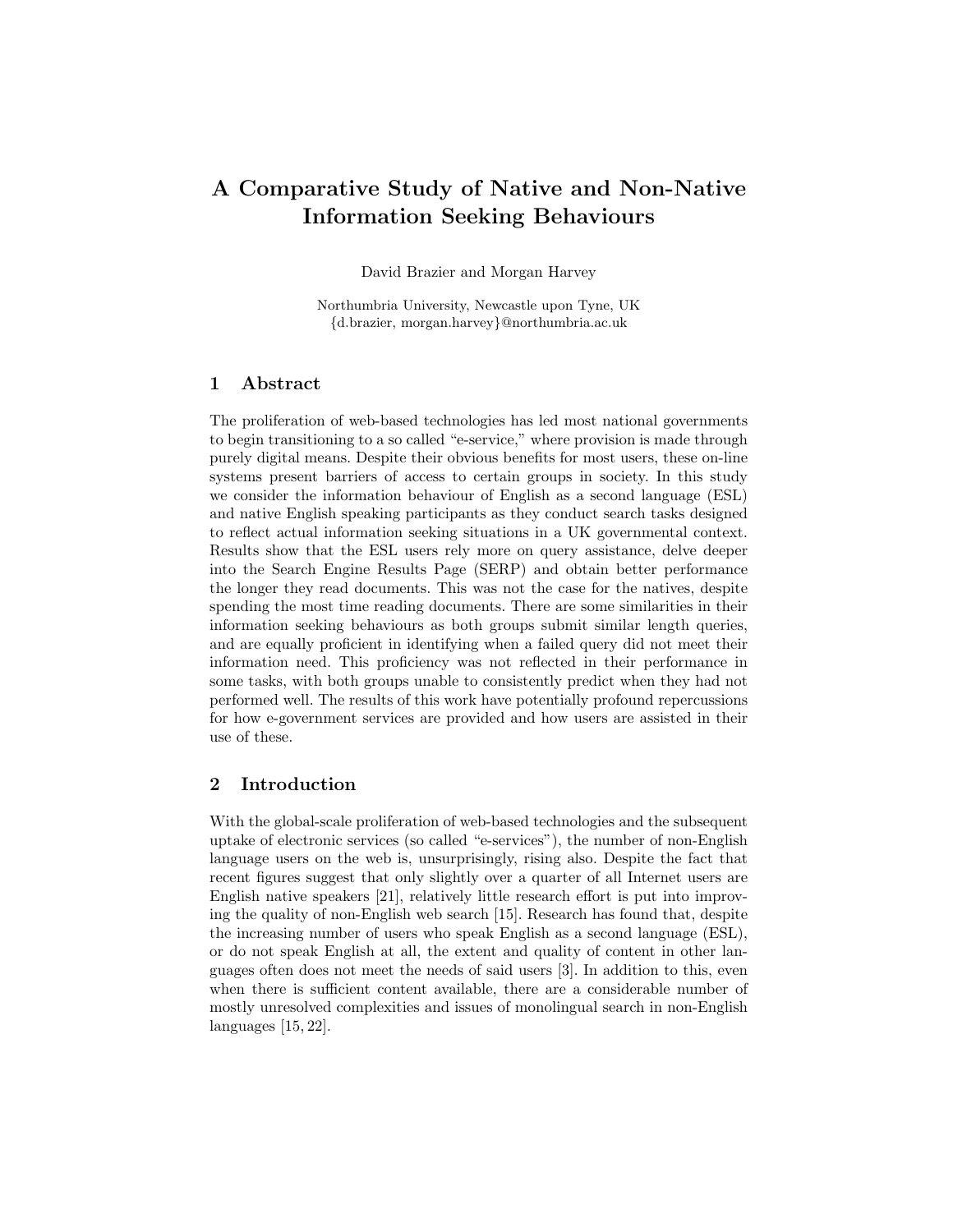Although there are numerous works on Cross Language Information Retrieval (CLIR) [18] and translation services for ESL users reading English language content [9], adoption of these technologies is certainly not universal. As such, a large number of users often still need to seek information by searching in the English language, regardless of whether it is their native language or not. This issue is made more serious by the policies of most national governments, the UK's included, to begin transitioning their services from a "traditional" face-toface and paper-based paradigm to "e-services," where provision is made through purely digital means [11]. For those in society, however, who are not adept in the use of such technologies, or are not able to readily make sense of the important information delivered through them, this raises concerns around the barriers that may be erected and the risk this poses of segregating users, especially those in vulnerable groups [13], such as refugees and migrants [16].

Before any transition to such a self-service, e-government model, all attempts must be made to try and to assist those most at risk of being segregated and to understand any issues they may have in accessing and using these services. It is with this in mind that this paper seeks to identify the current information seeking behaviours of ESL users when performing e-government-related tasks, to ascertain where and why issues arise during this process and how their behaviour differs from those of native English speakers when performing the same tasks under the same conditions.

# 3 Related Work

In recent years, researchers have investigated the issues users can face when attempting to access and comprehend important information sources, e-services in particular. Lloyd et al. [16] found that refugees trying to access e-government services experience information poverty due to social exclusion of the participants as a result of barriers e-services can erect. Vinson suggests that such information poverty can lead to serious negative outcomes, including "limited support networks, [an] inability to access the labour market, alienation from society and poorer educational outcomes" [23].

Numerous consider governmental e-services, the public's engagement with such services and barriers to their use  $[1, 7]$ , as well as e-government use within the field of information retrieval [12]. With the notable exception of work by Scantlebury on e-health information seeking [20], a large portion of this research is in a governmental context outside of the UK. This is surprising, given the UK government's drive for e-governance, in line with other governments worldwide, which culminated in the "Digital by Default" campaign [11]. Aham and Li [1] investigated user engagement with governmental digital services and found that one of the most influential factors was the content and, more specifically how long documents were and how complex the use of language within the documents was. Burroughs' [7] work aimed to overcome barriers to citizens' ability to access e-services in South Africa and concluded that awareness of, and sensitivity to,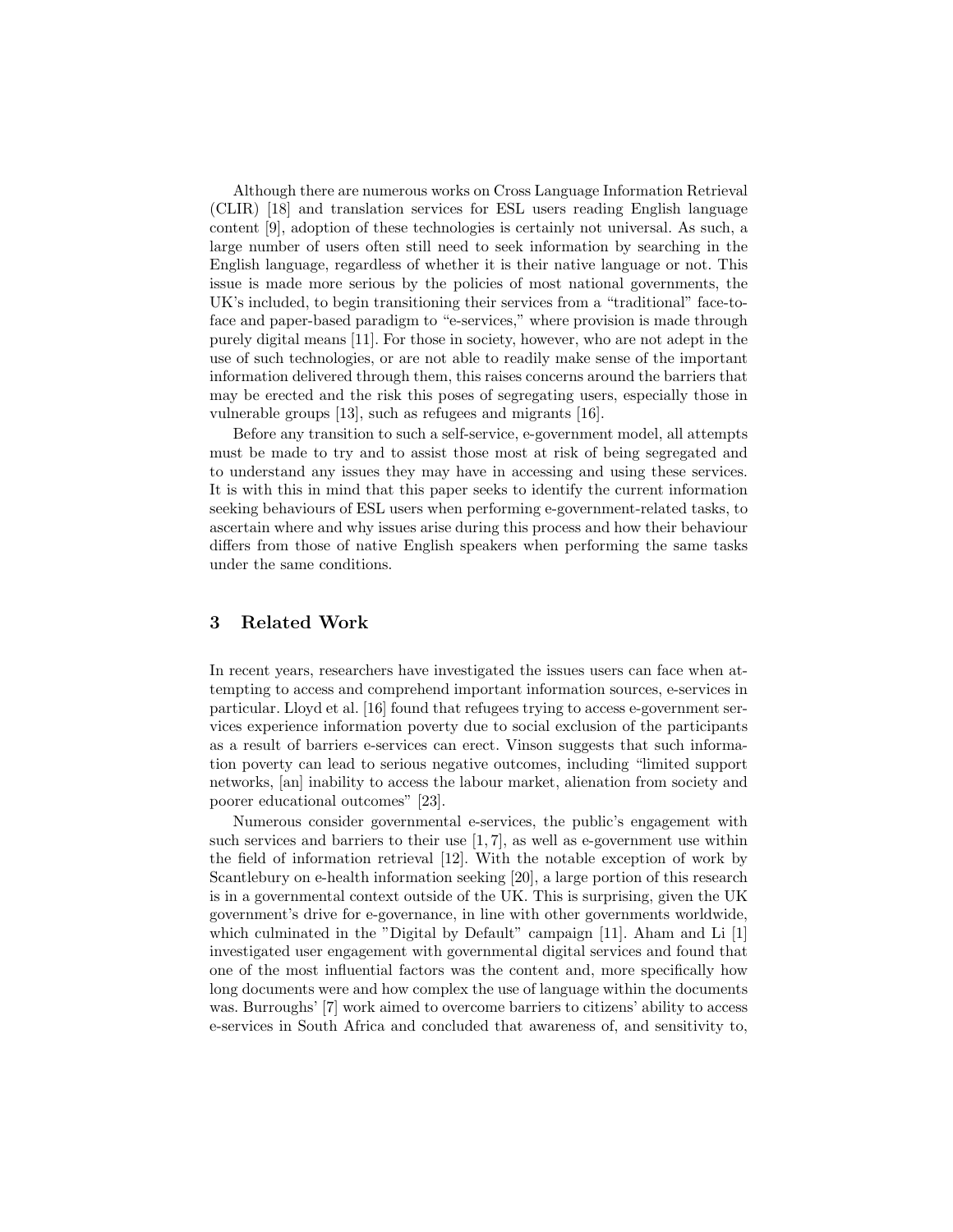the user's native language are crucial variables in how well such a service is used by those who "do not speak a 'world language' (such as English)".

Savolainen [19] discusses the socio-cultural barriers of information seeking, of which institutional and user language barriers are just some. He posits that these aspects have been considered in a number of contexts, by a number of researchers, but there still remains work to be done on the extent to which these barriers are hindering, delaying or preventing information access, as well as the possibilities of offering alternative routes to information. This raises questions about users whose native language is not English, and the barriers they face if governmental services are solely accessible on-line. Brazier and Harvey [5] studied the search behaviours and performance of ESL users when given search tasks that new immigrants to a country might need to perform and found that, while most users were very confident of their English language searching abilities, they did not perform very well.

Some fairly recent work has compared search behaviour and performance of native and ESL speakers. Chu et al. [8, 9] suggest that users searching using a second language require significantly more time, submit more query reformulations and view/assess a greater number of websites and those with only an intermediate grasp of the language struggle with query reformulation. Bogers et al. [4] considered the problem of searching for books and found, somewhat in contrast, that ESL users spend more time on task than native speakers, but that there is very little difference between natives and ESL users in relation to the number of queries, query length, or depth of result inspection. They surmised this could be as a result of their users' experience in searching for books in English and having acceptable foreign language skills.

In this work we integrate elements of the literature mentioned to specifically investigate the search behaviours and performance of both native and ESL searchers on contextually-relevant tasks, taken unadulterated from the work of Brazier and Harvey [5, 6]. In doing so, we can gain a better understanding of how e-services should be developed and provisioned such that they are of benefit to all users, regardless of whether or not English is their mother tongue. In addition to this we can also learn more about the differences (and similarities) between how native and ESL users use English-language search engines.

# 4 Methodology

## 4.1 Procedure

The study utilised a mixed methods approach, gathering query log information, manually extracted from screen and video recordings, to gain a rich insight into user information seeking behaviour. To compliment this data, semi-structured focus group discussions were conducted after each experiment to elicit self-reported behaviours and anecdotal evidence, which we explore using thematic analysis. Study sessions for each participatory group were conducted separately, with a total of nine sessions: four for ESL and five for English native speakers. Each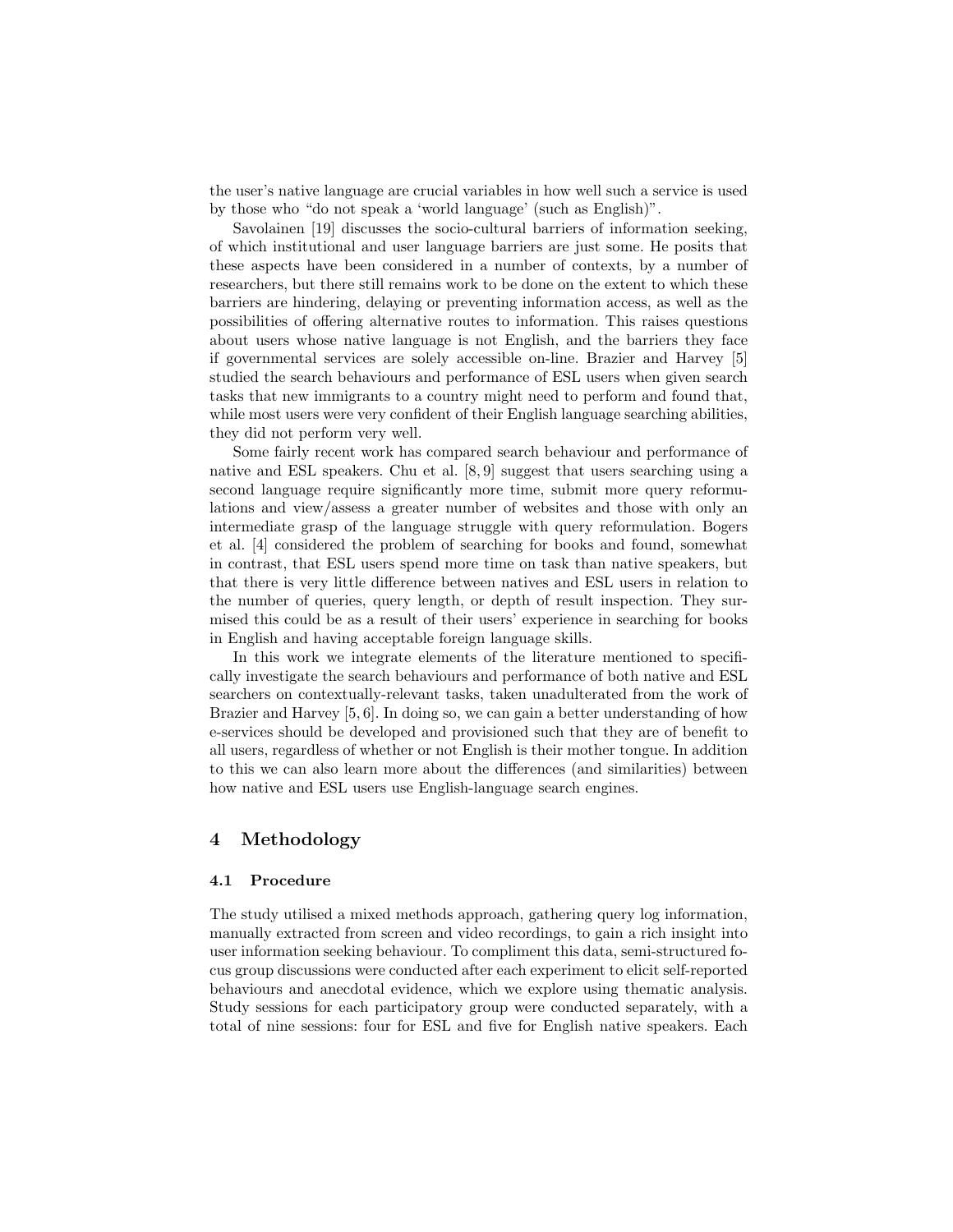session began with participants filling in a demographic questionnaire, which collected information on their area of study; age; gender; nationality; language(s) spoken and proficiency; IT use; search engine use in English and their native tongue; search engine competency and preference and their own UK governmental service experience. The participants performed four contextually (to UK government) relevant search tasks [6]. Using the Chrome browser, each participant was instructed to use Google to perform each task, but were not limited to the search results page.

Tasks were a maximum of 10 minutes, although participants were provided the opportunity to end the task early if they felt they had a sufficient number of documents to complete the task. Participants were given up to 5 additional minutes to read the task and complete pre- and post-questionnaires, allowing the experiment to take no more than one hour in total. Post-study discussions then ensued with time-scales dictated by the discourse, ranging from 25 to 55 minutes. Tasks were distributed to participants using a Latin square design to account for task fatigue and potential learning effects.

For each task, participants were asked to read the scenario, then fill in a pretask questionnaire [10] to gauge their domain knowledge, interest in the topic and the perceived difficulty of the task using a five-point Likert scale. Participants then began their search for relevant documents/sources, bookmarking any deemed of relevance as they went. At the end of each task the participant was also required to complete a post-task questionnaire, as seen in Table 1.

| $Q1$ I was given enough information to complete the task                                               |
|--------------------------------------------------------------------------------------------------------|
| $Q2$ It was clear what was being asked                                                                 |
| Q3 The task was relevant to me                                                                         |
| Q4 The task was easy to understand                                                                     |
| $Q5$ I was engaged in the task                                                                         |
| $Q6$ I performed the task to the best of my ability                                                    |
| $Q7$ I found the task difficult                                                                        |
| $Q8$ I'm confident the content I found satisfied the task                                              |
| $Q9$ I am confident about the search query terms I used                                                |
| $Q10$ <sup>T</sup> m confident I identified relevant websites                                          |
| $\lceil Q11 \rceil$ I'm confident in my ability to read the website content                            |
| $\lbrack Q12 \rbrack$ I am confident in my ability to understand the content of the websites I visited |
| $ Q13 I$ am confident the search task was completed.                                                   |

Table 1. Post-task questions

Participants for the study were recruited via face-to-face inquiry, university mailing lists and poster advertising. Interested parties registered their interest on the callforparticipants.com website, where participants were able to indicate whether or not they were native speakers. Once recruited, sessions were organised based on availability of the participant, venue and technology as aforementioned. Each was remunerated for their participation with a £10 Amazon voucher.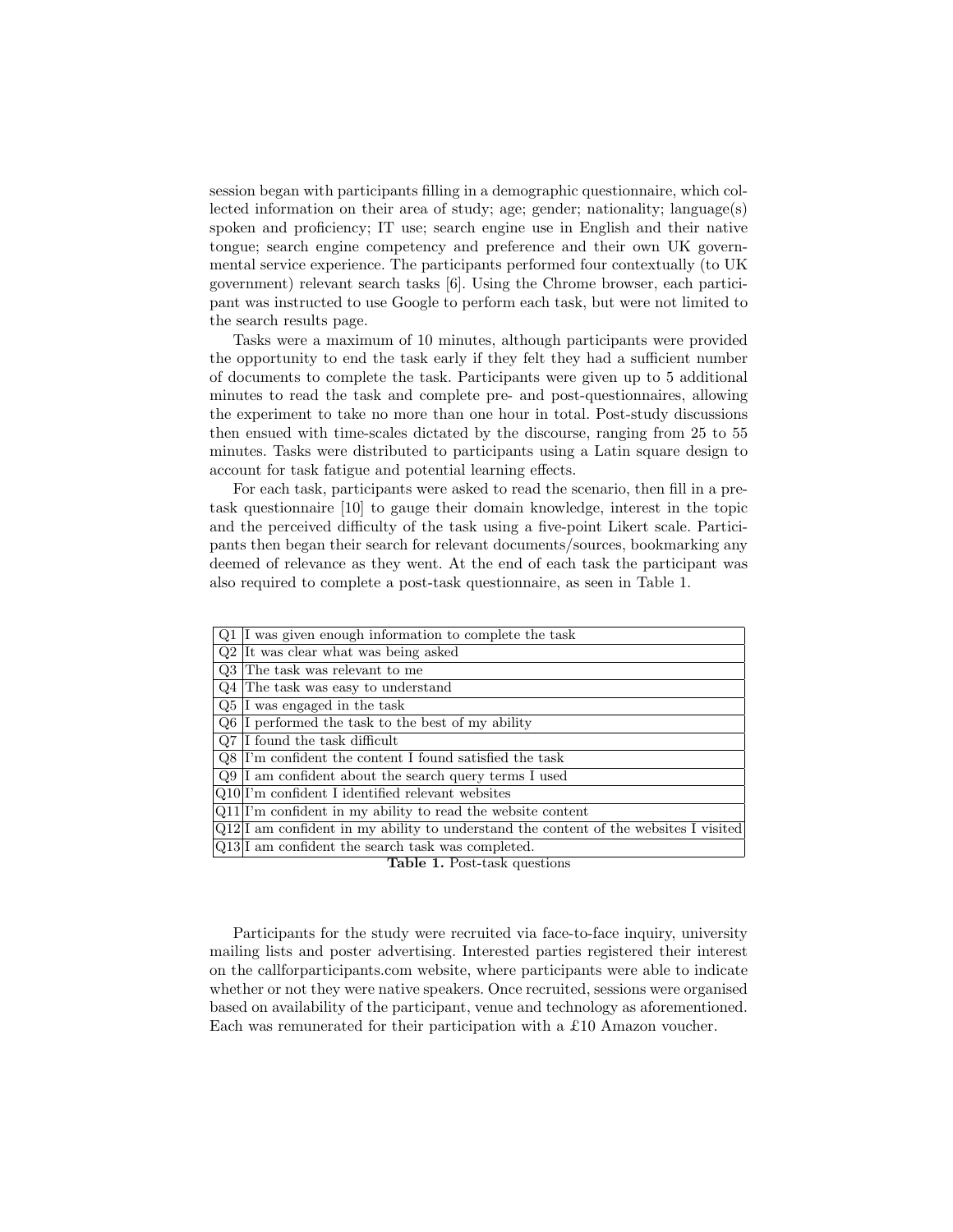### 4.2 Measures and Metrics

Using Morae Manager each recorded session was manually tagged to calculate several measures and metrics. Total task time was defined as the period between when users clicked start task and end task; number of queries was the total number queries submitted by participants, including suggested queries; length of query is the total number of terms; number of assisted terms are the number of query terms entered through the assistance functionality; length of time querying is the time between a click on the search field and the time a query is submitted; time on SERP is the time between SERP load and when the participant navigates away, either by a result click or switching tab; link position is dependent on the listing number of the SERP link clicked assuming there are 10 links per SERP page; times bookmarked are the total number of documents bookmarked during that click-through session; the number of times in-site search and in-site link click are the total number per click-through session.

To determine relevance, all bookmarks were assessed by two native Englishspeaking IR researchers [14] using a voting strategy - any bookmarks not given the same score were discussed and a single score was agreed - and given scores between 1 and 4, where 1 is not relevant, 2 is tangentially relevant, 3 is partially relevant and 4 is relevant. Query classification is after Chu at al. [8] and determined by the same researchers.

Unless otherwise stated, the non-parametric Wilcoxon signed rank test is utilised to determine statistical significance.

## 5 Results

#### 5.1 Participants

Initially there were thirty participants recruited, however, one native user was removed as they failed to bookmark any documents, opting instead to write notes (not URLs) about their interactions. During initial data analysis, it was identified that two of the native participants, who had acknowledged they were (non UK) native English speakers, actually registered on their pre-study demographic questionnaire as only being fluent in English and spoke Hindi and Hausa natively. As a result, these participants have been grouped with the ESL users, resulting in 12 native and 17 ESL participants  $(N=29)$ , all of whom were postgraduate students conducting a PhD project at a large UK university.

Non-natives were from countries across Africa (18%), Asia (59%) and Europe (24%) with a total of 18 languages spoken natively, and 27 languages in total up to a competent level. 82% self-assessed as being fluent in the English language, with 18% competent.  $41\%$  of the ESL participants were female with an average age of 28 ( $SD = 4.619$ ) and 59% were male with an average age of 31.5 ( $SD =$  $3.440$ . All use IT daily, with  $94\%$  using a search engine in English daily, and 6% every few days. 83% of English-natives were British born, with 8% African and 8% Caribbean. 42% of the native participants were female with an average age of 37.4  $(SD = 10.229)$  and 58% were male with an average age of 27  $(SD)$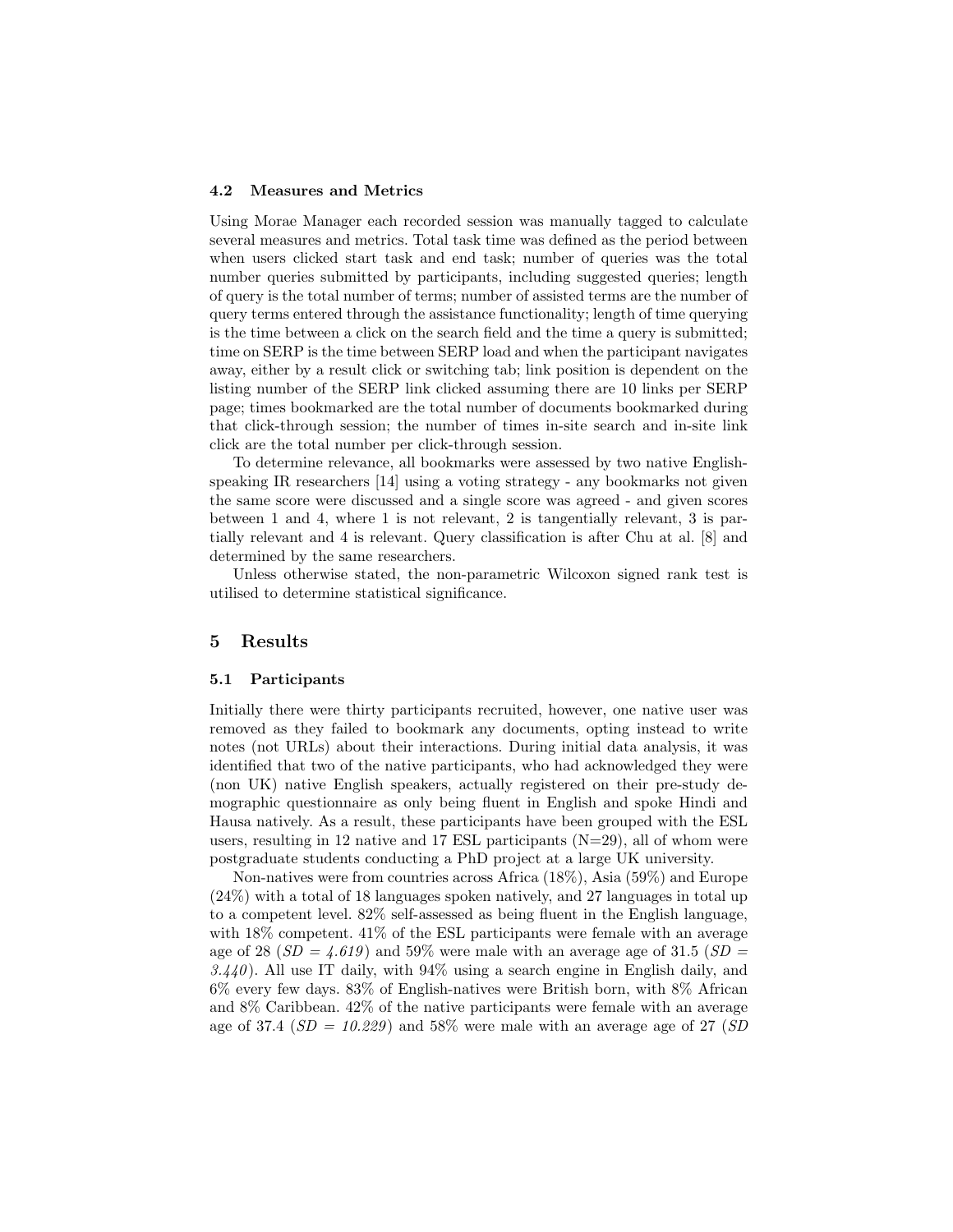$= 2.268$ ). All use IT daily, with 94% using a search engine daily, and 6% every few days. 88% of ESL users and 100% native were confident or very confident in formulating queries, identifying relevant search results and information on website in English. The majority of both groups had used UK government eservices previously (ESL 59% Native 75%), 18% (ESL) and 17% (native) hadn't, and 23% (ESL) and 8% (native) weren't sure.

#### 5.2 Tasks

Differences in task relevance were statistically significant ( $W = 2059.5$ , p-value  $=$ 0.015), with relevance highest among the ESL users (see Table 2), while natives generally found the tasks less relevant. It is unsurprising that relevance of the tasks for natives are lower than those of ESL users considering the method in which the tasks were formulated [5]. However, it is interesting to note that, despite there being no native English speaker participation in the topic selection, no one topic was deemed completely irrelevant, with the housing task of most and the *digital by default* task of least relevance to both groups. When discussed posttask, the task descriptions were determined believable and realistic, although somewhat vague and general at times i.e. the *health* task.

Table 2. Task Relevance for both groups

|                | Non-Native |                    | Native |               |
|----------------|------------|--------------------|--------|---------------|
| Topic          | Mean       | Median Mean Median |        |               |
|                | 3.529      |                    | 2.583  | $\mathcal{D}$ |
| $\overline{2}$ | 3.588      |                    | 3.000  | 3             |
| 3              | 3.294      | 3                  | 2.667  | 3             |
|                | 2.471      | 3                  | 2.083  | 2             |

The native participants spent more time on task overall (541.25 to 551.09 seconds), although not significantly so  $(W = 1335.5, p-value = 0.1359)$ . This is contrary to research by Chu [8], who found the opposite to be true, with quite disproportionate average time differences between natives and ESL users.

## 5.3 Relevance and Document Classification

Although this study focusses on e-governance, participants were not limited to relying solely on governmental sources, and were actively encouraged by the researcher to "bookmark whichever sources were deemed of most use".

In total the ESL group bookmarked 459 (27 per participant) bookmarks and the natives bookmarked 249 (21 per participant). 55.6% of the ESL bookmarked URLs were governmental and 51.4% for the natives with these no more relevant than the non-governmental ones (see Table 3). This does appear to be quite topic-dependent as government sources were more relevant in topic 1 for both groups and topic 2 for the ESL users. Non-governmental documents were higher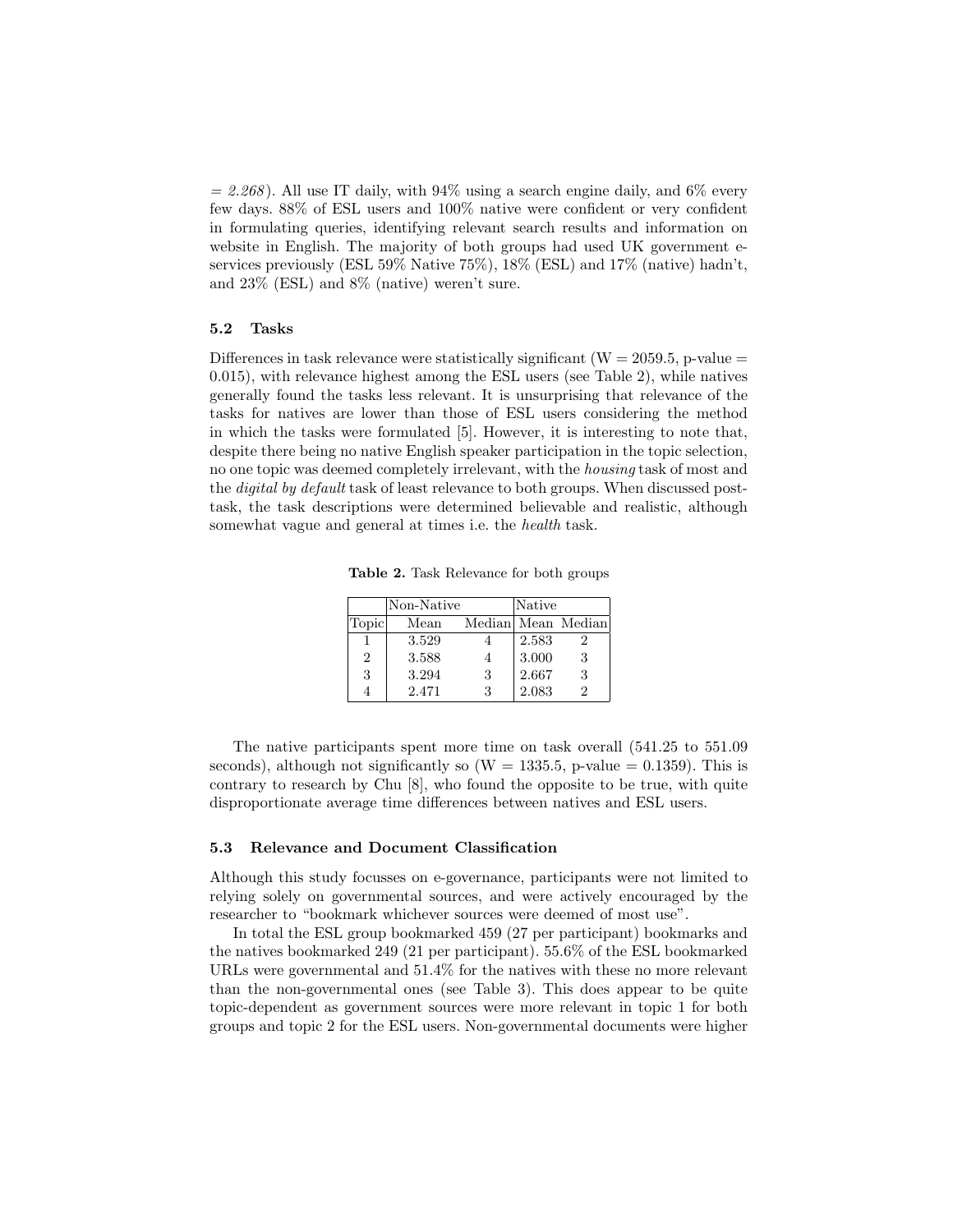scoring in topic 2 for natives, topic 3 for both and topic 4 for both. This is explained by post-task discussion comments on topics 1 and 4, where participants found governmental information was of most use and highly informative in visa applications, whereas for topic 4 it was revealed that the governmental documents, although official and informative, did not best match the task as they did not consider practical application of the information and were mostly policy documents.

Table 3. Bookmark Relevance

|             | Non-Native |      | Native |                           |  |
|-------------|------------|------|--------|---------------------------|--|
|             | Count      |      |        | Relevance Count Relevance |  |
| Gov         | 255        | 3.02 | 128    | 3.02                      |  |
| $ Non-Gov $ | 204        | 3.01 | 121    | 3.25                      |  |

Table 4. Native and Non-native Bookmark Relevance

|              | Non-Native Native |     |
|--------------|-------------------|-----|
| Relevant     | 195               | 111 |
| Partially    | 91                | 63  |
| Tangentially | 159               | 72  |
| Non-relevant | 14                | 3   |

### 5.4 Performance

The native group bookmarked fewer documents per task on average (5.213, compared to 6.647) but performed marginally better, in terms of average precision, than the ESL users overall - 0.69 compared to 0.623 (see Table 4) - although not significantly so  $(W = 1487.5, p-value=0.525)$ .

|   | Non-native |                                              |       | Native |       |       |
|---|------------|----------------------------------------------|-------|--------|-------|-------|
|   |            | Task Count Avg. Prec Gov Count Avg. Prec Gov |       |        |       |       |
|   |            | 0.885                                        | 0.756 | 9      | 0.863 | 0.740 |
|   |            | 0.649                                        | 0.288 | 3      | 0.821 | 0.268 |
| 3 |            | 0.586                                        | 0.606 | 3      | 0.576 | 0.525 |
|   |            | 0.339                                        | 0.542 |        | 0.508 | 0.459 |

Table 5. Performance by Task

When broken down by task (see Table 5) both groups performed better in task 1 with the ESL users, surprisingly, performing best, which could be explained through the design of the visa section of the gov.uk website. For users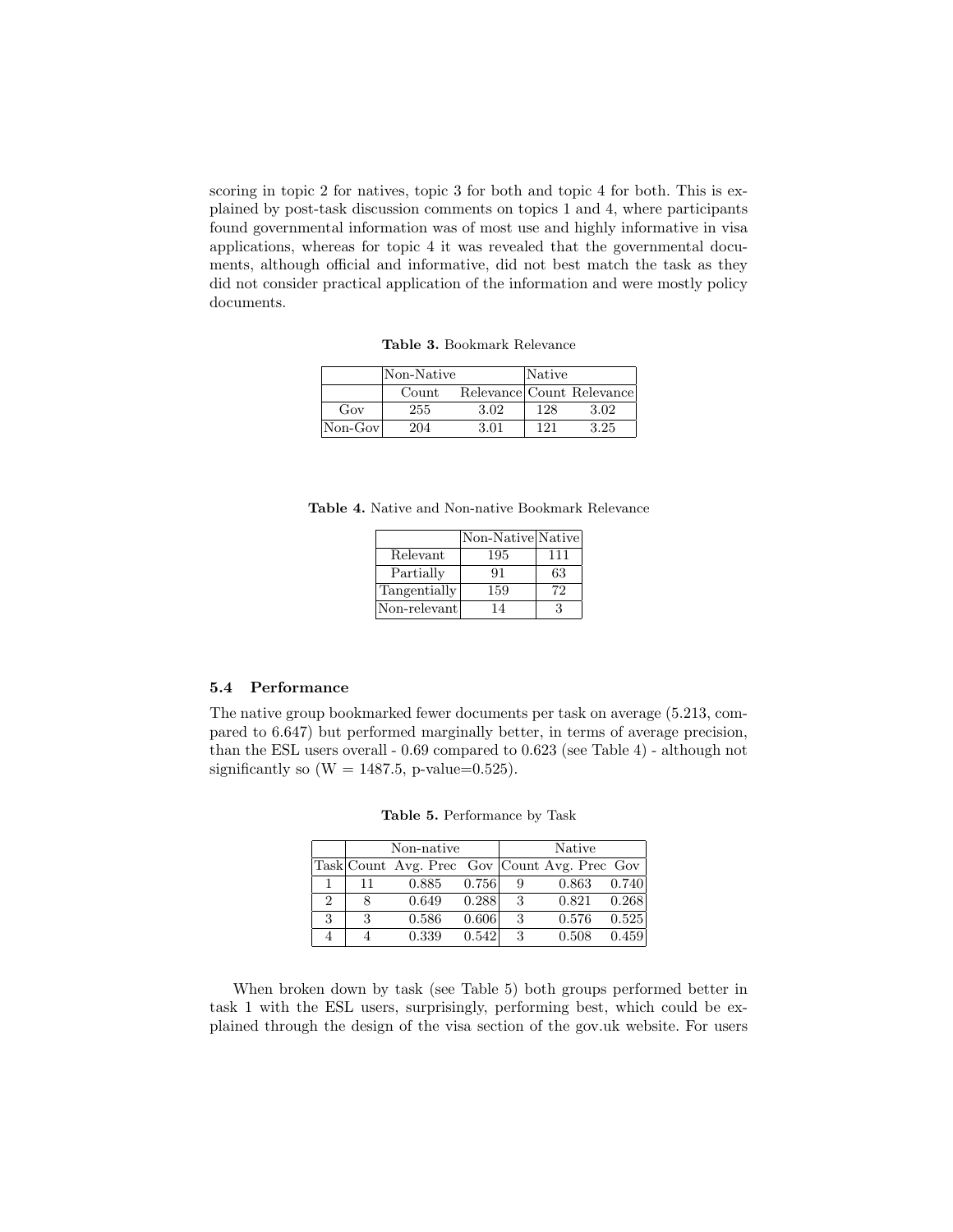able to find this site, there is a wizard which guides them through the process systematically, thereby ensuring relevant documents are accessed on each click. In other tasks there was no such functionality present, either in governmental or non-governmental documents. It must be noted that estate and letting agents' websites (accessed as part of Task 2 on housing) do contain filtering functionality, which may explain marked differences in both performance and number of bookmarked documents in this task.

Despite both groups relying on similar proportion of non-governmental documents, and although the ESL users bookmarked a larger number of documents, their performance is lower. Performance for task 4 is interesting, in that both groups have similar bookmarked documents and both rely almost equally on governmental and non-governmental sources, and yet perform worst here, the ESL users markedly so. Reasons for such poor performance have been touched on in section 5.3, with users struggling to balance contextual relevance with (governmental) document trustworthiness and, therefore, reliability. It is curious that despite acknowledging the lack of contextual relevance in some policy documents, there was still a large proportion of users who bookmarked said documents.

As shown in Figures 1 and 2, in terms of post-task perception, users felt that they had enough information were engaged, that tasks were clear and weren't difficult, and that they were confident in the content they identified and that the tasks were complete (refer to Table 1 in section 4.1 for question descriptions). In 3 of the 4 tasks for ESL users and 2 of the 4 tasks for natives, between 35% and 66% of documents bookmarked were not relevant.

The mostly positive nature of their post-task review is in stark contrast to their actual performance, which was identified before for ESL users [6].



Fig. 1. Non-native Task 4 Post Response.

Fig. 2. Native Task 4 Post Response.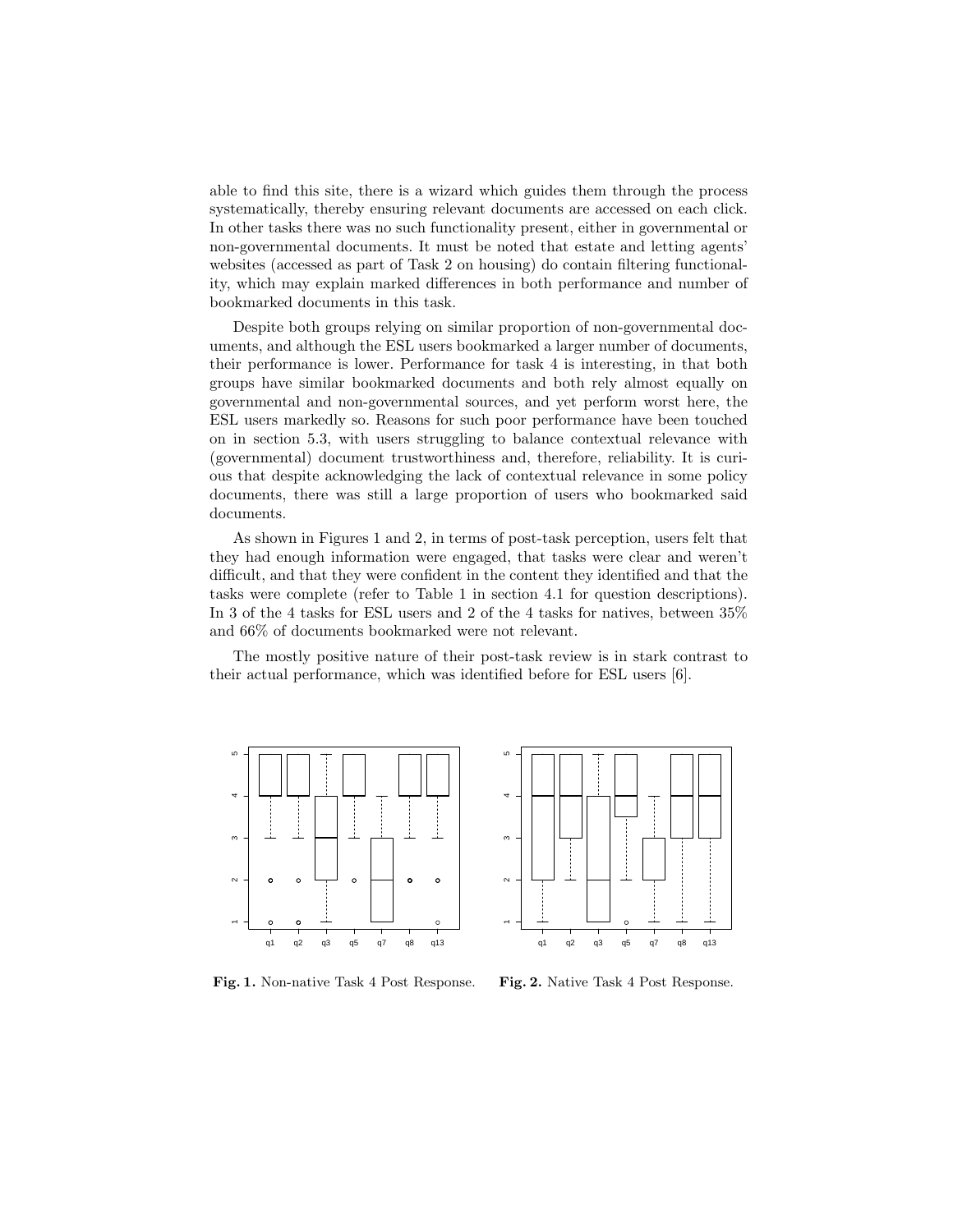#### 5.5 Behaviours

#### Querying

Natives submitted more queries yet spent less time querying (4 queries per task taking 8 seconds per query, compared to 3 queries with 9 seconds per query for ESL users), appearing to contradict the study by Bogers et al. [4], which found ESL users to query much more. Both the Bogers et al. study and this one found query length to be equal. Use of query assistance was significantly different between the groups (W = 109390, p-value  $\ll 0.01$ ): 6% of all ESL users query terms were provided by or amended through Google's assistive functionality, but only 5% of the natives' terms. Some users were particularly heavy users of this feature, as there was a range between users of 0 to 75 terms for ESL users and 0 to 40 terms for the natives. There were very few instances of misspelling from both groups, which may be accounted for by the education and language fluency levels of the participants [4], although ESL users did make the majority of errors (16 compared to 5). The experimental conditions may have influenced participant behaviour as one native user (A1) acknowledged that they were aware of the recording of the study and made a conscious effort to spell correctly, whereas in a more relaxed setting they would often rely on assistance. This was echoed by native participant B1, who explained that assistance would be used (in other settings) to complete queries to save time. A comparison of queries found that there were no differences in the distribution of queries submitted across both groups, with new queries and reformulations (66.43% for ESL users and 68.91%) making up the majority of submitted queries, despite being contrary to the initial study [8], this has been identified previously [5].

## Search Results and Reading

Non-natives looked significantly deeper (W = 117350, p-value  $\ll 0.01$ ) into search results than natives with an average depth of 9 (see Figure 3), while the natives averaged a depth of 3. As such it is of little surprise that ESL users spent more time on the SERP (31.11 secs) than natives (29.10 secs). When discussing governmental links on the SERP, it was noted by several participants that they had to actively search for governmental links (specifically gov.uk links), as they often did not occupy the top positions of the SERP. This may explain why the ESL users both search deeper and longer than the native users, who bookmarked fewer governmental documents (Table 3). It is worth noting that although not statistically significant, approximately a quarter of all queries submit resulted in zero SERP link clicks, also known as a failed query, for both the native and ESL groups. This is a reasonable indicator that they are equally proficient in identifying when a query or SERP link did not meet their information need. Although this could be explained by the level of education and English language proficiency of the participants.

Natives were found to spend more time reading documents than ESL users and significantly so  $(W = 90662, p-value \ll 0.01)$ , as shown clearly in Figure 4. This is somewhat surprising, as it could be assumed that those less familiar with the language are more likely to read the documents in more depth and take more time to do so [14], however this was not the case. It may be that natives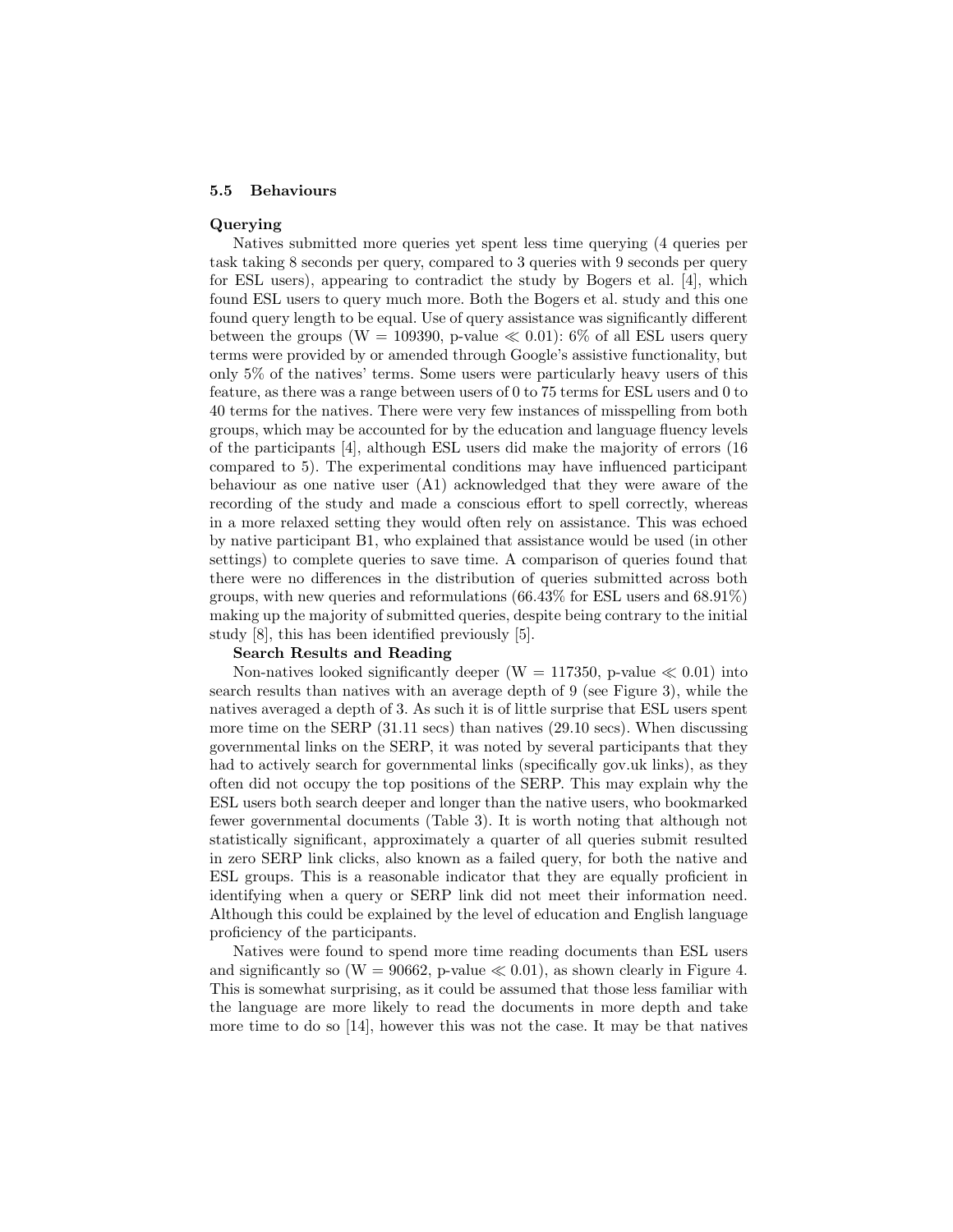

Fig. 3. SERP Depth.

Fig. 4. Time Spent Reading Documents.

are willing to spend more time reading the documents as it is less effort for them to do so. Once outlier C is removed due to their unique search behaviours, time spent reading documents significantly predicts performance for ESL users (adjusted R-squared: 0.6818, p-value  $\ll$  0.01) and for every 1 additional second of time spent on the document, the expected performance (in terms of precision) increases by 0.004.

### Search Strategy

A number of users in both groups utilised the shortcut find method  $(\text{ctrl} + \text{F})$ to look for keywords on the current page, rather than using the in-site search functionality. In post discussion reasons for such strategies were explained due to the trust and observable success from utilising web search engines, in this case Google, rather than the in-site search facilities. This is further displayed by the usage of in-site search by both groups (mean  $= 0.031$  for natives compared to 0.110 for natives). These behaviours have been identified previously by Nielsen [17] and the concern is that in the time since this article, the situation has not changed. This is, perhaps, in part due to the trust placed in the results presented by major search engines and the lack of trust in bespoke search or unbranded systems. The UK Government's Digital Service have plans to update and improve the in-site search function, possibly to address this [2], however, as these behaviours appear not to be specific to any content or source, there is some way to go for users to reap the full potential of the in-site search function.

# 6 Limitations

An obvious limitation of this study is the experimental conditions influencing participant behaviours, something acknowledged by some of the native users, and must be considered a factor for others behaviours also. Although such a controlled study does bring benefits, future work could utilise a more hands-off approach. Educational background and number of participants is also a consideration. Although no generalisable hypothesis can be drawn from this limited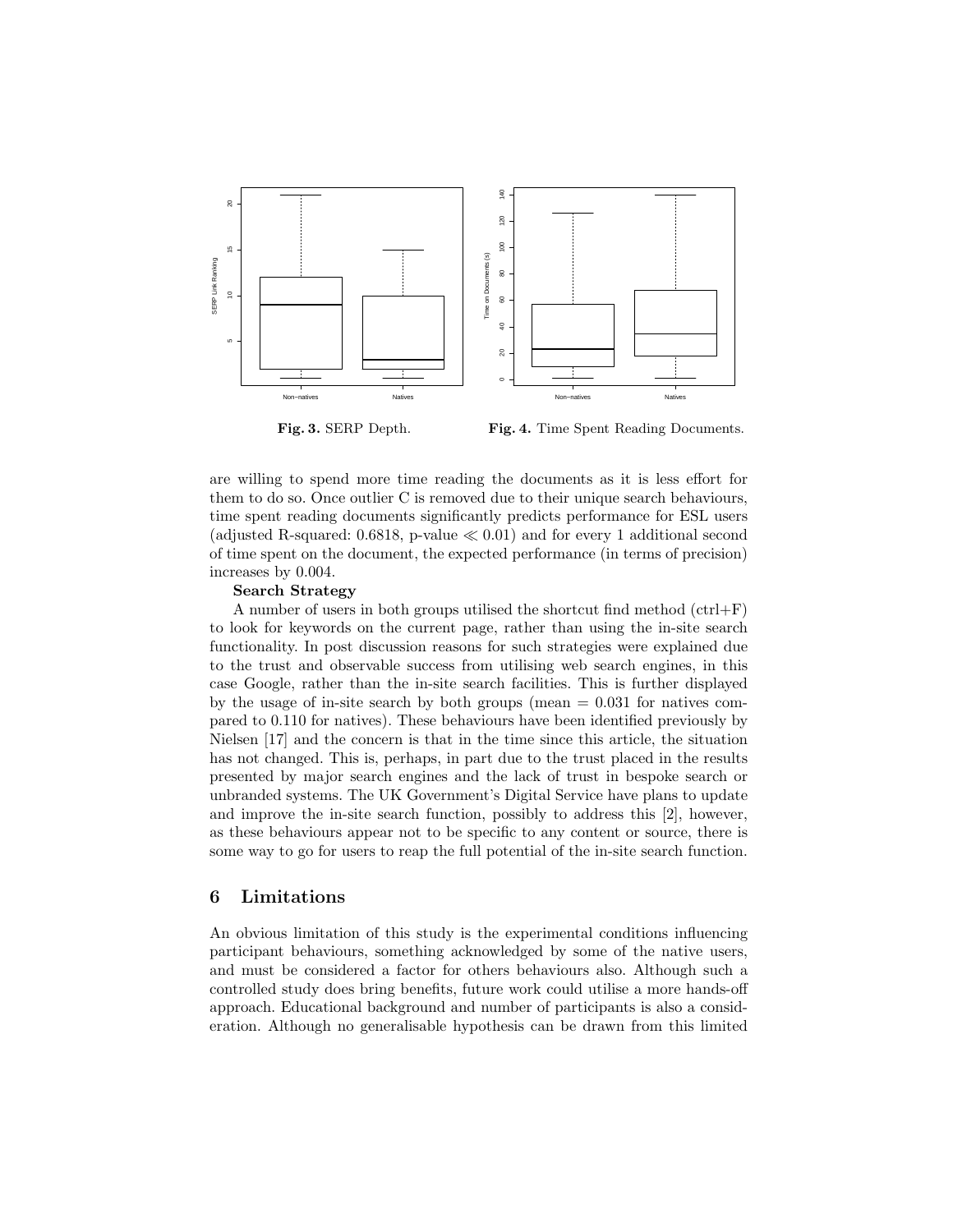user representation, the results allow us some insights into the search behaviours of both ESL and native English users and their e-government services information interactions. Relevance assessment is also a limitation, considering the effect of language on interpretation of information (from both a researcher and user perspective), and must be considered in future studies.

# 7 Conclusions

This study expanded on previous work in multilingual IR from an information seeking behaviour perspective by examining the ways in which ESL users approach a number of important search tasks in comparison to native English users. The study has identified some marked and statistically significant differences between the groups, with ESL users using more query assistance (auto-correct), delving deeper into the SERP and spending longer in doing so. Additionally, the longer they spent reading documents, the higher their performance, which was not the case for the natives, despite spending the most time reading documents. Nevertheless, there are also some similarities in their information seeking behaviours as both groups submit similar length queries and are equally proficient in identifying when a failed query did not meet their information need. This proficiency was not reflected in their performance in some tasks, with both groups unable to consistently predict when they had not performed particularly well. Relevance of the bookmarked documents, in this case, was found to be subject to the contextual and practical application of the information, and the official and trustworthy (yet not contextually-relevant) nature of governmental documents, which could go some way to explaining poorer performance among both groups. These results are somewhat alarming as it is reasonable to assume that as users' educational levels, (English) language proficiency and/or information literacy lower in comparison to those of the study participants, their own performance would in turn diminish. In light of a solely e-government system, this raises significant concerns about users and the information they rely on to make judgements that can have real world implications. One way of mitigating such concerns is to consider the use of wizards. Performance was high among both groups when this system design was implemented, and in post discussion, there was positive sentiment (from both groups) towards such a tool as they provide a clear and structured platform to information. Future works in this area plan to include a more expansive and representative population of ESL users.

# References

- 1. Aham-Anyanwu, N., Li, H.: E-public engagement: Formulating a citizen content engagement model. In: 25th European Conference on Information Systems (ECIS), June 5-10, 2017. pp. 753–770 (2017)
- 2. Allum, J.: How we're making gov.uk work harder for users. https://gds. blog.gov.uk/2017/02/27/how-were-making-gov-uk-work-harder-for-users/ (2017), last accessed: 19th December 2017